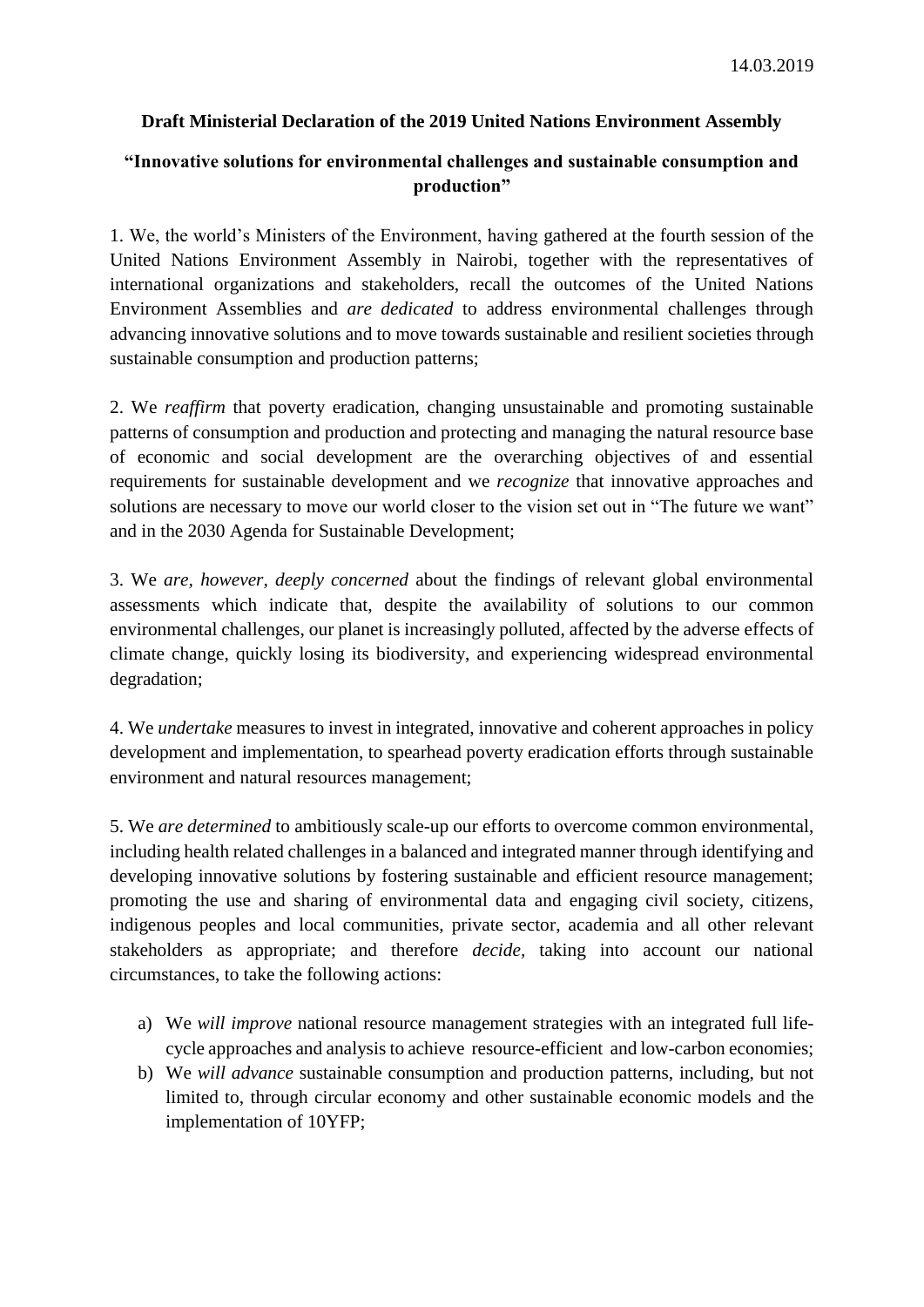- c) We *will promote* innovation and knowledge sharing in chemicals and waste management to achieve safer and less-toxic material flows in order to protect human health and the environment;
- d) We *will promote* sustainable food systems by encouraging the implementation of sustainable and resilient agricultural practices, improving value generation, and significantly reducing waste and energy use along the food supply chain to help to ensure food security and ecosystem functions and services;
- e) We *will implement* sustainable ecosystems restoration, conservation and landscape management measures to combat biodiversity loss, land degradation, droughts, soil erosion and pollution, desertification and sand and dust storms;
- f) We *will share* knowledge on implementation of strategies and best practices for sustainable management of metal and mineral resources;
- g) We *will undertake* actions to restore and protect marine and coastal ecosystems, noting that the United Nations Environment Programme's Marine and Coastal Strategy can contribute to our collective efforts in this area;
- h) We *will work* towards comparable international environmental data and we *support* the United Nations Environment Programme to develop a global environmental data strategy by 2025 in cooperation with other relevant United Nations bodies;
- i) We *will improve* national environmental monitoring systems and technologies including for air, water and soil quality, biodiversity, deforestation, marine litter, chemicals and waste, and we *encourage* the development of national environmental data management capacities;
- j) We *will promote* the use of data analysis models to develop environment foresights, support evidence-based decision making and improve national and local preparedness and responses to mitigate environmental degradation and risks from disasters and conflicts in line with the 2030 Agenda for Sustainable Development;
- k) We *will work* towards developing policies for sound waste management and defining appropriate and ambitious national targets at the earliest opportunity for reducing waste generation, increasing the reuse of products and recycling of waste, respectively and we *will work* towards improving the environmental quality of our cities;
- l) We *will address* the damage to our ecosystems caused by the unsustainable use and disposal of plastic products, including by significantly reducing single-use plastic products by 2030, and we *will work* with the private sector to find affordable and environmentally friendly alternatives;
- m) We *will support* global efforts to develop sustainable products and services and we *encourage* to set ambitious national goals on the use of sustainable procurements to stimulate demand for environmentally sound products, processes and services;
- n) We *encourage* the disclosure of appropriate product information to consumers and we *will promote* the development of measures to increase transparency in product chains;
- o) We *will invest* in environmental research, education and awareness raising in the framework of sustainable development with a strong focus on women and youth and we *promote* a wider use of innovative approaches, such as inclusive citizen science;
- p) We *respect* indigenous and local knowledge on environmentally friendly practices and promote the engagement of indigenous peoples and local communities;